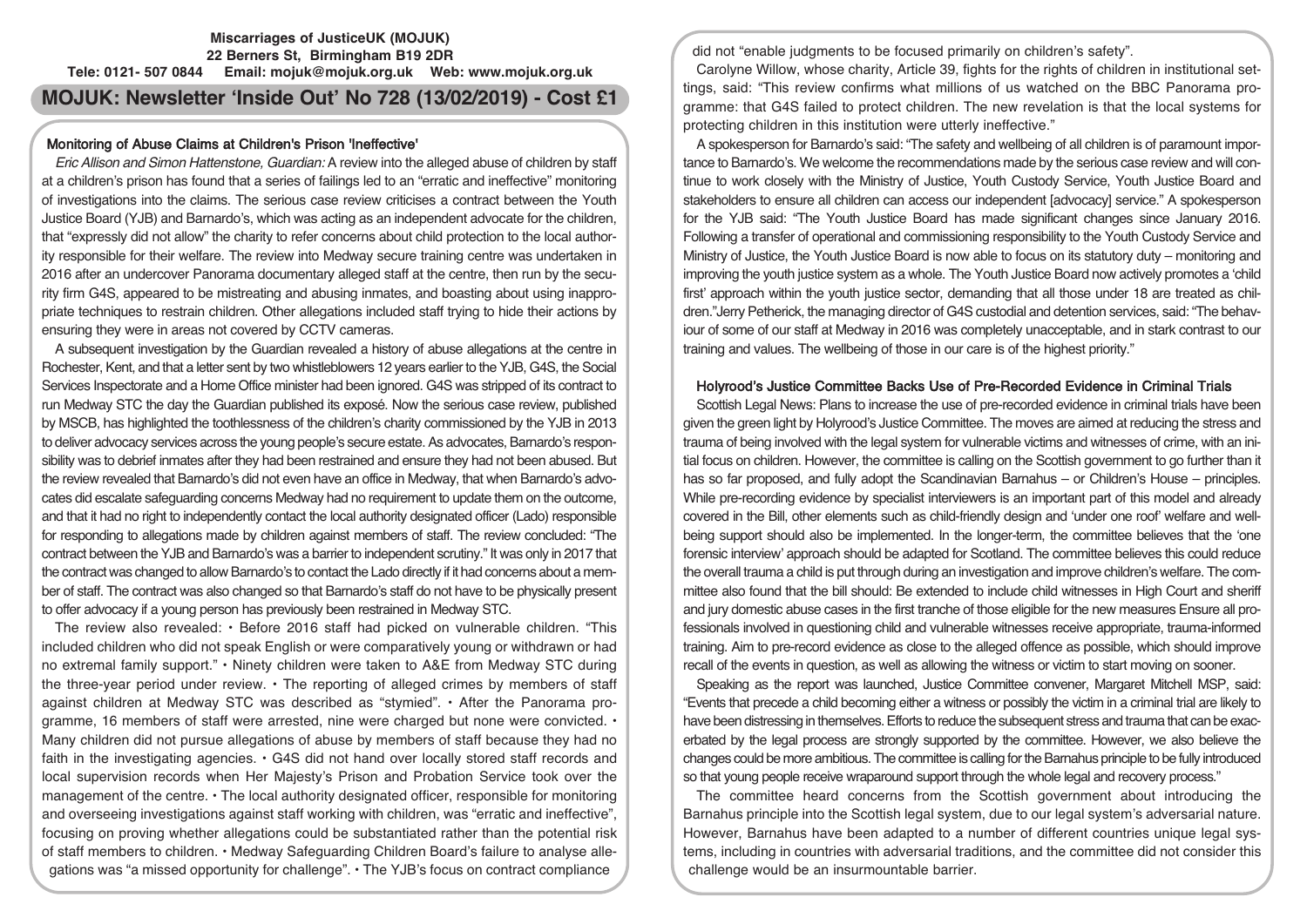### Court of Appeal Restores Court Case After Email Over 10MB Bounced Back

The CoA has granted leniency to a litigant whose first attempt at submitting a document failed because the electronic file was too big. In J v K & Anor, Lord Justice Underhill said the appellant, then unrepresented, could not have been expected to know the limits on email submission and his appeal was wrongly dismissed. The appellant had emailed the Employment Appeal Tribunal attaching the notice of appeal and specified documents – but unbeknown to him the maximum capacity of the EAT's server was 10 megabytes. As the attachment broke this limit, the email was not received by the EAT. Having sent the email five minutes before the 42-day limit for submitting an appeal was due to expire, he missed this deadline – despite splitting the attachments and re-sending it an hour later. At the tribunal Judge Hand dismissed the application for an extension on the basis the appellant left it too late to file his documents and he had access to guidance warning him about the 10MB limit. But following a hearing at the Court of Appeal, judges agreed to grant sufficient extension to render his appeal to the EAT in time. This effectively reactivated his overall appeal, which will be considered by the EAT in the usual way. Underhill LJ said it was 'inconceivable' that the appellant's application for extension could fairly be refused, even if the problem could have been fixed by earlier submission of the documents. 'The obstacle here was not, as it generally is, something extraneous to the EAT – such as documents going astray in the post, or a traffic accident delaying the appellant's arrival at the EAT, or a computer failure at his or her end,' said the judge. 'Rather, the problem was the limited capacity of the EAT's own system (insufficiently notified to the appellant). That seems to me to put the case into a rather different category.' He said the email failure was akin to the appellant being unable to deliver documents in person because the EAT doors or letterbox were jammed. The court heard there is guidance to litigants about the email server limitations, but the appellant never received a letter which outlined this, and so was not referred to the guidance. The judge said the covering letter routinely sent to employment tribunal users should refer directly to guidance for making an appeal, and make it clear this ought to be read. The guidance itself should also state that the 10MB limit is easily exceeded if scanned documents are included.

### Systemic Failures Caused Death of Tyrone Givans at HMP Pentonville

INQUEST: Tyrone Givans was 32 years old when he died from self-inflicted injuries in his cell at HMP Pentonville on 26 February 2018. He was profoundly deaf and had been at the prison for less than three weeks, for the most part without any access to hearing aids. The inquest has concluded finding numerous system and individual failures contributed to his death. On 6 February 2018, Tyrone was remanded into police custody. He did not have his hearing aids with him. He also had a history of alcohol misuse, depression and anxiety. A court custody officer completed a suicide and self-harm warning form, detailing Tyrone's history of self-harm and current low mood. The Person Escort Record (PER) which accompanied Tyrone from court to prison noted that he had said he would self-harm if taken to prison. The PER did not record that Tyrone had also expressed suicidal ideation.

On 7 February 2018, Tyrone was transferred to HMP Pentonville. At the inquest hearing a number of prison staff accepted they should have opened suicide and self-harm monitoring procedures, known as ACCT, had they known of Tyrone's history of suicidal ideation. During his time at HMP Pentonville. Tyrone was not referred to the prison Equality Officer and staff failed to put in place reasonable adjustments to accommodate Tyrone's disability.

On 21 February 2018, Tyrone's mother visited him and provided one of his hearing aids, after he had spent over two weeks unable to hear. Tyrone reported that he wanted to move cells and

wings as he did not feel safe and his mattress had been slashed when he was out of his cell. He also said that he could not sleep as he would be unable to hear if someone was approaching him. Tyrone raised his concerns with a prison officer on the same day; however, no steps were taken to move Tyrone from the wing or from his cell. Various healthcare staff at the prison failed to review Tyrone's previous medical records, because two SystemOne records (the medical records used in and available across prison establishments) were created in error. As such, from 8 February 2018, medical staff were not aware of Tyrone's previous records, resulting in a lack of continuity of care. That day, due to his low mood, Tyrone was prescribed antidepressants by prison healthcare staff employed by Care UK. However, this was not reviewed in line with NICE Guidelines.

The inquest jury concluded that collectively the following factors "resulted in Tyrone Givans' needs not being met and contributed to his death": yrone's alcoholism, substance abuse and profound deafness were insufficiently processed and addressed by the prison and healthcare services; Communication between members of staff was inconsistent and unsatisfactory; The IT systems used for storing prisoners' records were unfit for purpose and there was insufficient integration between different systems; The recording of prison patient records was inadequate, and best practice and established procedures were not followed. The Senior Coroner, Mary Hassell indicated that she would be making a Prevention of Future Deaths Report. Tyrone's death was one of ten self-inflicted deaths in Pentonville in the past five years (2014-18). The most recent inspection of HMP Pentonville found, "frailties in the care for those at risk of suicide or self-harm were evident" and the prison was not safe enough.

Angela Augustin, Tyrone's mother said: "We are pleased that the jury have rightly acknowledged the failures of the prison and Care UK which contributed to Tyrone's death. Tyrone was profoundly deaf and very vulnerable. He was scared without his hearing aids and I believe suffered without support at HMP Pentonville. We hope to now move on and grieve the sad and avoidable loss of Tyrone."

Chanel Dolcy of Bhatt Murphy solicitors who represented the family said: "This is a tragic case of a wholly preventable death where a series of omissions and missed opportunities left a very vulnerable man who was profoundly deaf with inadequate care and support. We hope that the appropriate agencies ensure that the failings which contributed to Tyrone's death are rectified and not allowed to occur again."

Deborah Coles, Director of INQUEST said: "The trauma Tyrone must have experienced, newly arrived at prison, experiencing mental ill health, and unable to hear for weeks, is unimaginable. The prison and Care UK failed to provide astoundingly basic levels of care. The failings exposed by this inquest must be acted upon at a national level."

### 'We Need a Bill That Doesn't Leave Migrant Women Behind'

Step Up Migrant Women (SUMW), a coalition of more than 30 groups including Southall Black Sisters, Amnesty International UK, End Violence Against Women Coalition and the Latin American Women's Rights Service, urged the government to ensure equal protection for migrant survivors of domestic. 'This is particularly alarming, as the Bill itself recognises the 'significant vulnerability' of migrant victims who fear deportation as a result of coming forward,' commented Lucila Granada, director of the Latin American Women's Rights Service. 'Every day we support women who are unable to trust that the police and the law will prioritise their lives and their safety simply because they are migrants. Deterring migrant women from reporting crimes gives impunity to perpetrators. We need a Bill that doesn't leave migrant women behind. We need safe reporting pathways, appropriate support, and a fair chance for migrant women to be able to break free from violence.' The draft Bill has faced criticism for not going far enough to tackle the ways in which the criminal justice system enables the narratives of domestic abuse to go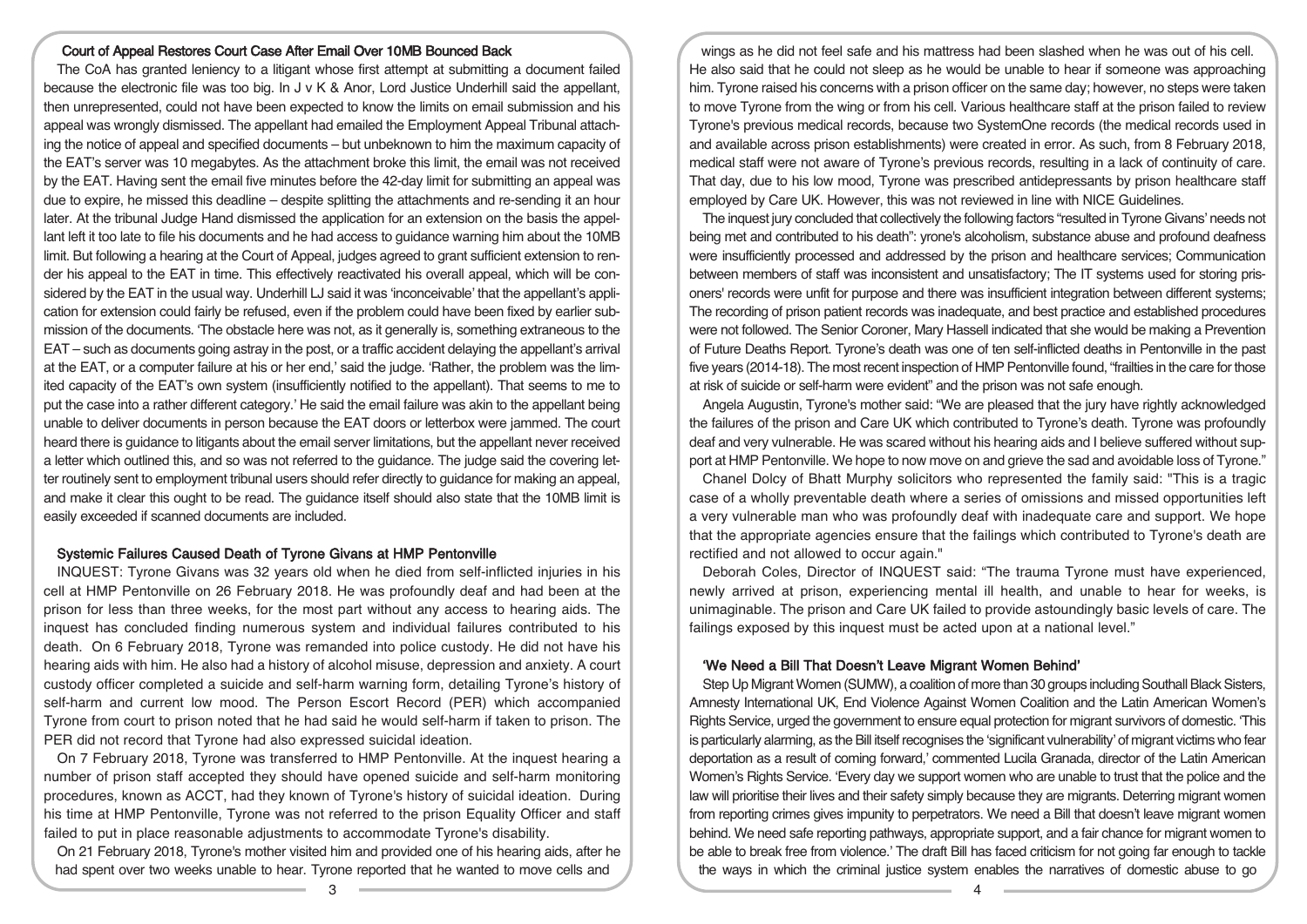unchecked. The draft Bill contains no proposals to abolish the questioning of victims in criminal cases regarding their previous sexual history, it does not address the '50 shades of grey' homicide defences and nor does it challenge the overriding presumption in family cases of contact at all costs.

Kate Allen, Director of Amnesty UK, said that then Bill its current form 'barely tinkers' at the edges of what was necessary to ensure migrant women were treated fairly. 'To truly be groundbreaking, the Bill must ensure all women can access housing and welfare support and report abuse without fear of immigration enforcement. Otherwise perpetrators will continue to use the immigration status of their victims as a weapon to control and abuse their victims.'

According to the coalition, whilst the Bill recognises the need to overcome barriers for women with insecure immigration status, it offered 'little more than current provisions aimed at addressing the problem'. 'Guidance is already in place for police forces to support victims, but in reality the police often share data with the Home Office and domestic violence victims are treated as suspects by immigration enforcement. The Bill introduces nothing on a statutory footing to prevent this from happening,' SUMW said. 'Instead of ensuring migrant women can access vital support services such as refuges, the Government suggests some victims of domestic abuse "may be best served by returning to their country of origin and, where it is available, to the support of their family and friends".' The draft Bill does include £300,000 funding for BAME organisations but, the group argues, that will 'go little way to support a sector that is hugely underfunded'.

Theresa May has long made tackling domestic abuse a centrepiece of her legislative agenda; yet the Government's commitment to providing multifaceted solutions to domestic abuse rings comparatively hollow in light of the steady decline in funding for women's refuges, from £31.2 million in 2010 to £23.9 million in 2017 as pointed out by Women's Aid. To decisively place the onus for preventing domestic abuse on the perpetrator, we need to change the dynamics of abuse and control that have been allowed to permeate both within and beyond the current legal system. Source: Helena Spector, 'the Justice Gap', https://is.gd/YO6TY7

#### Systemic Failures Missed Opportunities Caused Death Of Ryan Harvey at HMP Woodhill

Ryan Harvey was 23 when he died on 8 May 2015, after he was found hanging in his cell in HMP Woodhill five days prior. The inquest into his death has concluded finding numerous failings contributed to his death. Ryan's was the eighth in a series of 18 self-inflicted deaths at HMP Woodhill over a three-year period (2013-2016), and the fourth on the induction wing. Ryan Harvey had learning disabilities which affected his ability to communicate and to understand the consequences of his actions. At school he had had a Statement of Special Educational Needs. At the time of his arrest he was living in supported accommodation. His family say he wasn't vindictive, or a nasty kid, he just didn't fit into this world and didn't think things through. Ryan had been in the prison since 22 April 2015, on the induction unit. Healthcare staff had been informed that Ryan was a vulnerable adult prior to his arrival but no proper assessment had been carried out and the information was not shared.

The inquest heard that Ryan was seen in his cell on 2 May with a ligature around his neck, which prompted the opening of suicide and self-harm prevention measures known as ACCT. The following evening, on 3 May, Ryan was seen trying to tie a ligature around his neck to the light fitting. His observations were raised from hourly to two an hour. However, no action was taken to enter his cell and remove the ligature. He was found hanging later that evening and died on 8 May.

At the inquest the family heard some prison officers defend the actions taken, whereas others accepted that there were failings and that the cell should have been opened. The jury concluded that

the following failures contributed to Ryan's death: Failure to share and use the relevant information: Failure to carry out appropriately the ACCT procedures: When Ryan was discovered at about 8.30pm on 3 May trying to tie a noose to a light fitting there was: - a failure in communication between members of staff concerning the ligature that was seen around his neck; - a failure to remove the ligature from the cell; - and a failure to consult and review his ACCT document following this event Additionally, the jury found a failure by healthcare staff to undertake an adequate assessment of Ryan's learning disability, and to conduct an assessment of his mental health, may have contributed to his death. The jury stated that prior to Ryan's ACCT assessment, staff had insufficient knowledge of relevant information about Ryan's background. They also found that during the ACCT procedures there was a consistently unsatisfactory application of the guidelines, and that each level of the ACCT failed to sufficiently safeguard Ryan and his immediate needs.

Custodial Manager Joseph Travers stood trial in January 2018 for the offence of manslaughter. He had been in charge of the prison on the evening of 3 May 2015. He was acquitted and the Old Bailey jury provided a statement in which they recorded their view that the case has thrown up a number of "appalling systematic failures to provide front line staff with sufficient information as to the inmates background". The most recent inspection of HMP Woodhill found the prison is "still not safe enough", and there have been more concerning deaths this year and last.

Jo Eggleton, a solicitor from Deighton Pierce Glynn who acted for Ryan's family said: "These failings are some of the worst I have seen at HMP Woodhill. Ryan was failed at all stages and by almost everyone during his 11 days in the prison. It's not surprising that there was a criminal prosecution, one that Mr Justice Green remarked was properly brought. It's particularly concerning that a number of those involved still stand by their actions despite the high level of scrutiny and criticism their actions have received in the last three years."

Selen Cavcav, the INQUEST caseworker who has supported many families bereaved by deaths in HMP Woodhill said: "Ryan's vulnerability and risk could not have been clearer, but he was essentially left in his cell to die. As such, almost four years on and after a series of deeply critical inquests, it was frustrating to see a continued attempt by some Woodhill staff to defend the indefensible. After so many preventable deaths, there is not sufficient evidence of a shift in culture and practice that would stop this from happening again. Indeed, this month there has been another self-inflicted death at Woodhill, which inspectors recently found is still not safe. This inquest also highlights wider concerns about the treatment of people with learning disabilities in prison, which must be considered at a national level."

#### Amanda Knox: European Court Orders Italy to Pay Damages

Owen Bowcott, Guardian: The European court of human rights has ordered Italy to pay Amanda Knox €18,400 in financial damages for a failure by police to provide legal assistance and a translator during her questioning over the 2007 death of her British flat mate Meredith Kercher in the Italian city of Perugia. The court in Strasbourg ruled that Italy should pay Knox €10,400 damages plus €8,000 for costs and expenses. The 31-year-old American's previous conviction for murder and sexual assault have all been previously overturned, but she was still found guilty by an Italian court of making a malicious accusation, allegedly suggesting someone else was guilty of the attack.

The murder of Kercher, a Leeds University student who was on a language course in Umbria, generated global headlines for several years as charges of sexual assault and murder were fought through the courts – exposing Italy's justice system to international criticism. Knox, also a language student, and her Italian former boyfriend, Raffaele Sollecito, were initially charged with sexually assaulting and killing her flat mate. Kercher had been stabbed in the neck.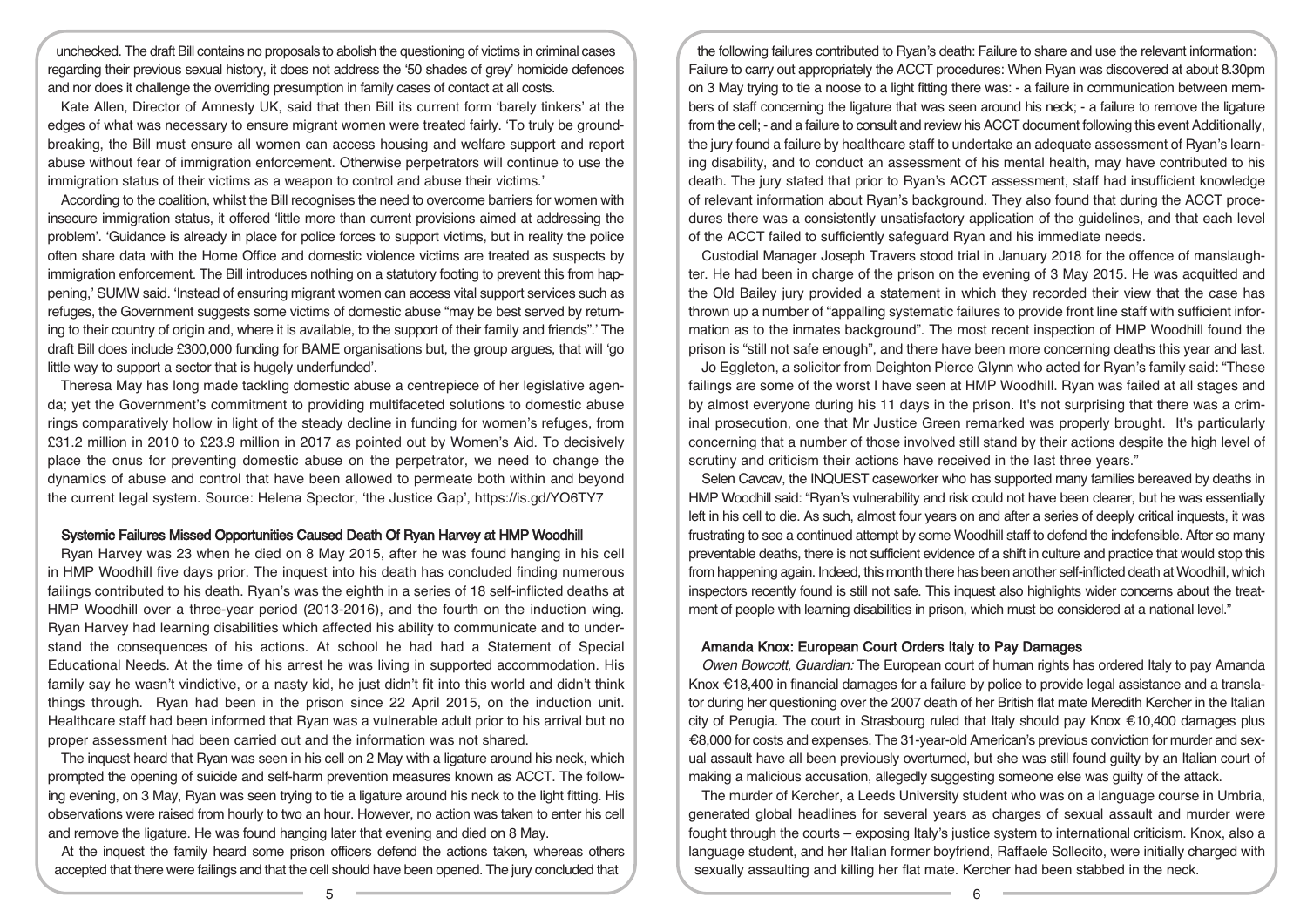The following year Knox was also charged with malicious accusation for suggesting another person should be a suspect. Italian detectives alleged she was trying to hide her responsibility for the attack by blaming someone else. Knox is appealing against that conviction on the grounds that she was denied an interpreter, assaulted by Italian police and subjected to psychological pressure while under arrest. Judges at the ECHR said the court did not have any evidence that Knox was subjected to the "inhuman or degrading treatment" she complained about. They also said that the Italian government had failed to show that Knox's restricted access to a lawyer at police interview had not "irreparably undermined the fairness of the proceedings as a whole".

In 2009, Knox was convicted in an Italian court of falsifying a break-in at their Perugia flat, sexual assault, murder and defamation. She was sentenced to 26 years in prison. Sollecito was also found guilty of the attack and sentenced to 25 years. Both appealed. In 2011, the Perugia court of appeal acquitted the pair of the more serious charges, but upheld Knox's conviction for malicious accusation. After three years in custody, Knox was released and returned to the US. She appealed again to challenge the malicious accusation conviction. It was quashed but in 2014 she was re-convicted of both malicious accusation and murder. The murder conviction was again annulled by the court of cassation, the country's highest court, the following year but malicious accusation was not removed. One-man, Ivory Coast-born Rudy Guede, is serving a 16-year sentence for his role in the killing.

Lawyers for Knox, who lives in Seattle, then appealed to the ECHR in Strasbourg to overturn that last conviction. They argued that she was denied the right to legal assistance when first interviewed by police in 2007, was not given access to a professional or independent interpreter and that she did not receive a fair hearing. Police had played a role of mediator, it was explained, encouraging her to imagine hypothetical scenarios. In statements to the ECHR, Knox said she was slapped on the head twice during police interviews, was subjected to extreme psychological pressure and forced to speak when "she was incapable of showing discernment or willpower". She has always denied any involvement in the murder.

### Domestic Abuse Government Consultation

Domestic abuse destroys lives. It is a cruel and complex crime that can affect anyone, leaving physical and emotional scars that can last a lifetime. It also places a considerable demand on public services—Home Office research published today estimates the economic and social costs of domestic abuse to society to be £66 billion each year. This consultation response and draft Bill further our ambition to transform the response to domestic abuse and change social attitudes that keep these crimes hidden in plain sight. On 8 March 2018, the then Home Secretary issued a written ministerial statement (HCWS525) announcing a comprehensive public consultation to address domestic abuse from prevention through to rehabilitation. The consultation ran for 12 weeks and received around 3,200 responses. In addition to questionnaires, we ran a series of national roadshows and themed roundtables with victims and other stakeholders. The Government are grateful to the victims, frontline practitioners and others who took the time to respond to the consultation and supported the events. These responses have helped us to refine and improve our proposals.

To reflect the prevalence and complexity of domestic abuse and the harm it causes, the consultation response is truly a cross-Government effort. It recognises that change needs to occur across all statutory agencies, including in courts, police, schools, social care, housing, welfare and healthcare settings. For those measures which require legislation to implement, the Government have today published the Domestic Abuse Bill in draft for pre-legislative scruti-

ny. A joint committee of both Houses will be established as soon as practicable to undertake such scrutiny. Once the joint committee has reported, the Government are committed to introducing the Domestic Abuse Bill as soon as parliamentary time allows.

The draft Bill includes the following measures: a) Introduce the first ever statutory Government definition of domestic abuse (which will include economic abuse); b) Establish the office of Domestic Abuse Commissioner and set out the Commissioner's functions and powers (the competition for the appointment of the Designate Domestic Abuse Commissioner was launched on 4 December 2018); c) Provide for a new Domestic Abuse Protection Notice and Domestic Abuse Protection Order; d) Prohibit perpetrators of abuse from cross-examining their victims in person in the family courts and give the court discretion to prevent cross-examination in person where it would diminish the quality of the witness' evidence or cause the witness significant distress; e) Create a statutory presumption that complainants of an offence involving behaviour which amounts to domestic abuse are eligible for special measures in the criminal courts; f) Enable domestic abuse offenders to be subject to polygraph testing as a condition of their licence following their release from custody; g) Place the guidance supporting the Domestic Violence Disclosure Scheme on a statutory footing; h) Ensure that where a local authority, for reasons connected with domestic abuse, grants a new secure tenancy to a social tenant who had or has a secure lifetime or assured tenancy (other than an assured shorthold tenancy) this must be a secure lifetime tenancy; and i) Support ratification of the Council of Europe Convention on preventing and combating violence against women and domestic violence (the "Istanbul Convention"), by extending the extraterritorial jurisdiction of the criminal courts in England and Wales to further violent and sexual offences.

Ahead of the legislation we have already started to implement measures to improve support for victims and their children. We have launched applications for the designate Domestic Abuse Commissioner role; we have announced successful bids to the children affected by domestic abuse fund with nine projects across the country being funded; and 12 projects have been awarded funding to support female offenders who have experienced domestic abuse. The Government remain resolute in their determination to fundamentally change the response to this insidious crime through delivering the cross-Government commitments set out in today's Command Paper. It demonstrates a clear focus on prevention and sets out new measures to: raise awareness; better support victims and their children; ensure perpetrators are pursued and prosecuted; and drive consistently high performance in the response to domestic abuse across all local areas, agencies and sectors.

A copy of the Command Paper (CP 15), including the consultation response, the draft Domestic Abuse Bill and explanatory notes, will be available online at www.gov.uk. Copies of the Paper on the economic and social costs of domestic abuse; draft Domestic Abuse Bill impact assessment; delegated powers memorandum; and ECHR memorandum will be placed in the House Library.

#### Attorney General Ignores Plight of Wrongly Imprisoned Over Evidence Failings

Attorney General tfailed to address the plight of people who have been wrongly convicted because of failures by police and prosecutors to disclose crucial evidence. Questioned on the disclosure crisis this morning by the Justice Select Committee, Geoffrey Cox QC MP said he would "crack the whip" to prevent future disclosure failings and called for a change in culture amongst the police and CPS. However, the Attorney General did not mention any steps he was taking to address wrongful convictions that have already resulted because of evidence not being disclosed. According to former DPP Lord Ken Macdonald QC, there are potentially "thousands of people" languishing in our prisons who are innocent and have been wrongly convicted due to disclosure failures. Under the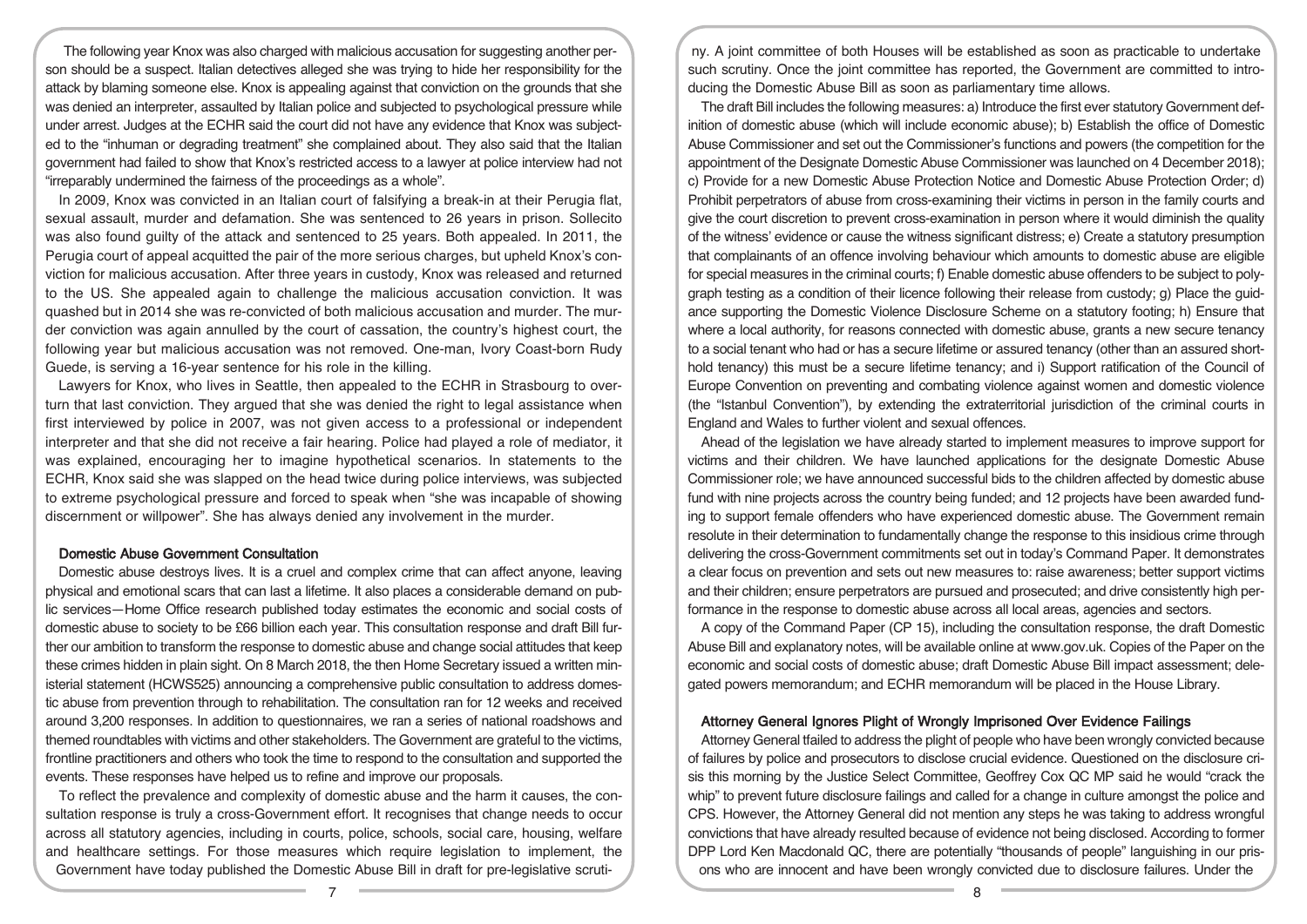Attorney General's own guidelines on disclosure, lawyers investigating miscarriages of justice are not entitled to access police files to check for any exculpatory evidence that was wrongly withheld from the defence at trial. Emily Bolton, Legal Director of law charity the Centre for Criminal Appeals, said: "Innocent people are languishing in our prisons because of failures to disclose evidence. Yet under the Attorney General's own guidelines it is almost impossible for lawyers investigating miscarriage of justice to access police material. The Attorney General must act to enable wrongful convictions to be exposed and corrected."

### Prisoner Suffered Serious Burns During Police Operation in Turkish Prison Violation of Article 3

In Chamber judgment in the case of Ebru Dinçer v. Turkey the European Court of Human Rights held, unanimously, that there had been: a violation of Article 3 (prohibition of torture and inhuman or degrading treatment) of the European Convention on Human Rights. The case concerns an operation conducted by the security forces in Bayrampaşa Prison (Istanbul) in December 2000, during which Ms Dinçer suffered serious burns to various parts of her body, including her face, owing to a fire which broke out in the women's dormitory. The Court found in particular that only an investigation or an effective procedure could allow the cause of the fire to be determined. However, to date no light had been shed on that cause and, 18 years after the facts, the criminal proceedings were still pending in the Assize Court. In addition, the domestic proceedings had not shown that the violence which had led to Ms Dinçer's physical and mental suffering had been made inevitable by her own conduct.

#### UK Benefits System Fails Mentally Ill Claimants 'Disproportionately' By Refusing Benefits

Adam Bloodworth, Rights Info: The UK benefits system's Disability Living Allowance (DLA) has been designed to support people living with disabilities – but handouts may be unfairly benefiting claimants with physical injuries over those with mental illnesses. According to new figures released from government data, claimants receiving benefits with a psychiatric condition are 2.4 times more likely to lose their disability living allowance than people with physical conditions. The alarming figures have been unearthed by studying claimants that switched from receiving DLA payments to receiving personal independence payments, known as 'PIP' payments. The findings were extracted from a data set of 237,000 people who switched from DLA to PIP payments between April 2013 and October 2016, and paint an alarming picture of benefits in Britain.

"This data is hugely concerning," Ayaz Manji, spokesperson for mental health charity, Mind told The Guardian. "It echoes what we hear every day from the people we support, many of whom are being told they are no longer eligible for certain benefits." Patients who had their benefits slashed could have lost as much as £141.10 a week, the study undertaken by five academics at York University found. Drug and alcohol addicts twice as likely to have benefits removed. The troubling survey also revealed that claimants suffering with drug and alcohol dependency issues are twice as likely to have their benefits removed as those with physical ailments, such as aches and pains, diabetes or other such physical woes. And those diagnosed with Attention deficit hyperactivity disorder (ADHD) were found to be 3.4 times more likely to have had their benefits slashed by the system.

A spokesperson has hit back at claims PIP assessment is unfairly singling out mentally unwell claimants, insisting in a comment to The Guardian that the service ensures "invisible and non-physical conditions were given the same parity as physical conditions". The statement continued: "And that is why under PIP five times more people with mental health conditions receive the highest possible support than under DLA."

Personal independence payments (PIP s)help cover costs associated with a long-term health condition, be it physical or mental, in order to support a better quality of life. The government attempted to amend the claimant criteria in 2017, which would have made it more challenging for mentally ill people to claim than physically ill people. However, this was thrown out by a judge who cited the Human Rights Act 1998 when he insisted changes in regulations would discriminate against those with mental disabilities. One suspicion about the seemingly failing system is that assessors may not be properly trained in how to spot and assess those with mental health problems, which in many cases are more discreet than physical ailments. Therefore claimants may have missed payments because their illness wasn't recognised in the first place.

Passing laws which discriminate against mentally unwell people also breaches Article 14 of the Human Rights Convention, prohibiting discrimination, and Article 19 of the UN Convention on the Rights of Persons with Disabilities, which recognises the rights of disabled people within communities. These recent findings are published despite the Government promising to review the PIP claims system, and abstaining from appealing the court ruling at the time. 65 per cent of PIP applications rejected. An alarming amount of claimants have been denied benefits on first attempt, but offered them upon re-application.

The treatment of disabled people within the benefits system is a contentious issue more widely. An independent review of PIP applications in 2017 found that 65 per cent of applications that were initially rejected had their applications accepted when appealed against, suggesting weaknesses in the application process. The Government is a signatory to the United Nations Convention on Disabled People's Rights, which aims to uphold the rights of people with a disability. However, in August 2017 a UN inquiry found that the UK was failing to uphold disabled people's rights across a wide range of areas, including education, work, housing, health and social security and stated that changes to PIP "disproportionately affected persons with disabilities and hindered various aspects of their right to live independently and be included in the community".

### JUSTICE Calls on Lawyers to Drop 'Impenetrable' Jargon

Oliver Subhedar, 'The Justice Gap': A human rights group has called upon lawyers to drop the use of 'impenetrable' and 'convoluted' legal jargon and for the court service to publish online guidance as to what court users can expect from the trial process. The public often felt 'baffled' by the 'impenetrable language and convoluted legal jargon' and it was 'imperative' that lawyers should communicate 'in a clear and unpretentious manner', argued a JUSTICE working party. In a time where cuts to legal aid have resulted in an ever-increasing number of unrepresented users of the courts system, JUSTICE warns of the danger of the public being unable to understand the legal process and feeling disconnected from it. The report (Understanding Courts) quotes the president of the family division Sir James Munby calling the court processes, 'our rules, our forms, our guidance', ' 'woefully inadequate' for even 'educated, highly-articulate, intelligent' litigants in person to understand the system. 'And that is a shocking reproach—to us, not them,' he added. The JUSTICE report proposes some 41 recommendations seeking to 'place lay people at the heart of the justice system' so that 'the public can participate effectively in the resolution of their legal disputes'.

The working party recognises some attempts made by NGOs to simplify the process for lay users. However, it argues that piecemeal efforts must make way for a concerted change of approach by the court service, lawmakers and court professionals. The group calls on the court service to provide one central source of guidance for the public to be hosted on gov.ukwebpages; however it should 'have a different look and feel to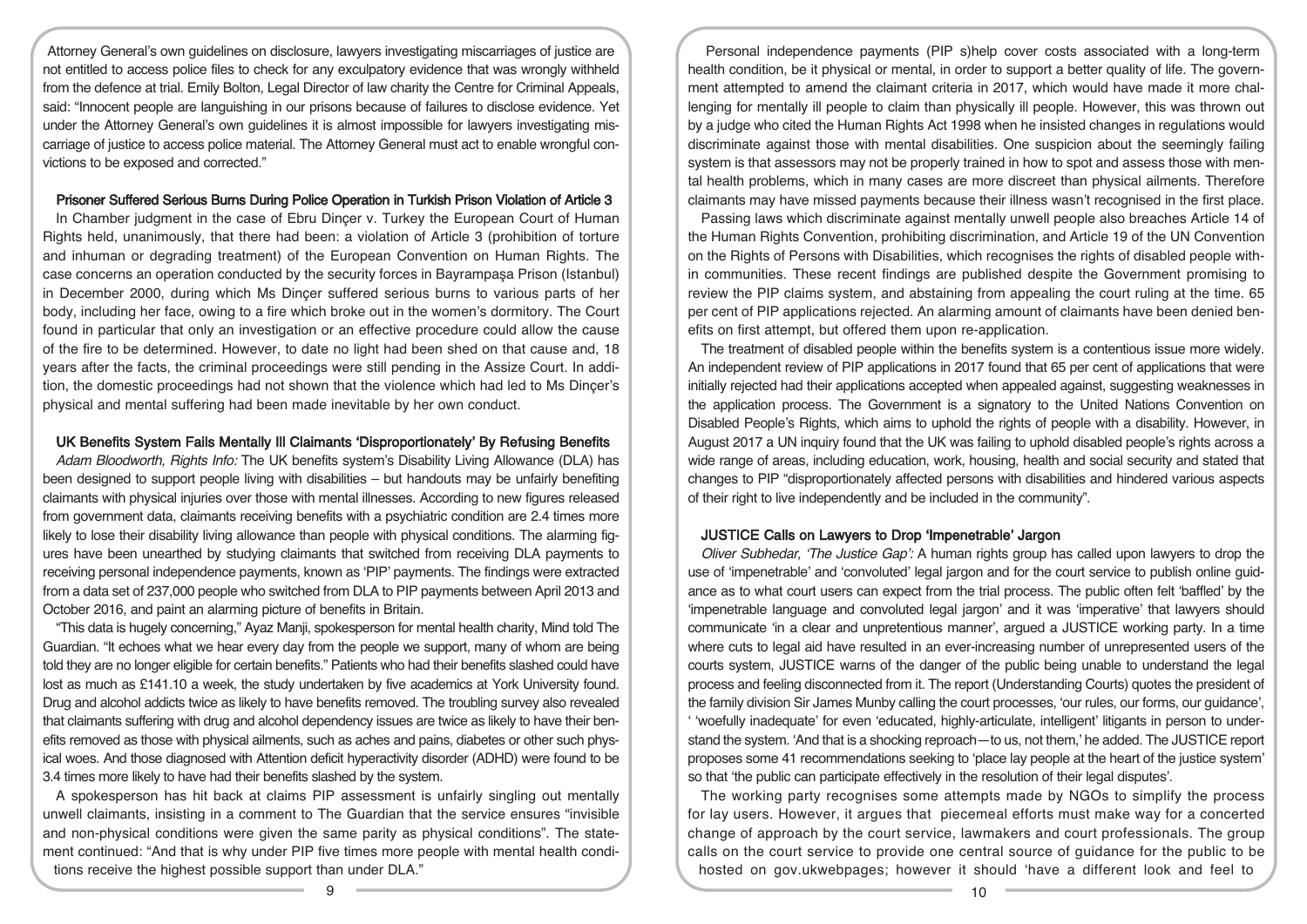emphasise constitutional independence' from Government departments against which people might be bringing or defending claims. The group argued that the responsibility for updating it should be on the Ministry of Justice.

JUSTICE calls on lawyers to drop terms such as 'learned friend' or 'friend' and replace them with 'the other side's solicitor/barrister', or the 'prosecutor' or 'Mrs Smith' to 'reduce the risk of exclusion and suspicion legal professionals'. 'Comments and banter' might be 'a way of destressing' but were 'in almost all cases, best dealt with away from court', the group said. 'Access to justice doesn't stop at entry to the courtroom, but requires that lay people really understand and effectively participate in proceedings,' said Director of JUSTICE, Andrea Comber. The report emphasises the importance of two-way understanding. Firstly, that all users of the courts system are given the necessary tools to allow them to actively understand the process in which they are taking part. Equally, the courts themselves must understand the position of lay users of the system, where necessary, making adjustments or allowances for them. The report highlights the importance of adequate support systems being available for all users of the justice system. According to the Working Party, this requires courts to make reasonable adjustments to the process to ensure that it does not operate in a way that excludes some people from having proper access to the justice system.

### Prisons Financial Crime Unit Secures First Bust

A special unit set up to freeze and seize the assets of criminals operating in prisons has claimed its first success, Justice Secretary David Gauke confirmed Monday 28, January. Investigation by specialist prison service staff and police leads to seizure of almost £8,000. Money suspected to be made from unlawful conduct in prison by a convicted murderer. Unit is part of wider security drive to tackle organised crime and drugs which fuel violence in prisons. The Financial Investigations Unit froze the bank account of a convicted murderer at HMP Gartree containing almost £8,000 and, following an investigation, seized the assets. The prisoner was thought to be involved in unlawful activity within the prison. This seizure is a first for the unit, which was created last year as part of a wider effort to disrupt the organised crime in prisons which fuels drug use and violence. The unit is made up of specially-trained prison service analysts and police financial investigators who use intelligence to identify bank accounts used for illicit transactions. They have the power to freeze bank accounts and make arrests.

Justice Secretary David Gauke said: Last year I announced a new specialist unit to seize the assets of prisoners who commit crime and fuel violence in jail, and I am pleased it has achieved its first success. This unit forms an important part of our wider strategy to tackle organised crime and restore stability to prisons so that offenders have the chance to turn their lives around. Organised criminals in prisons have been known to operate money laundering schemes to receive payment for illicit debts, often as a result of drug deals. Much of the activity takes place through single low-value transactions, making them difficult to find. Bank accounts on the outside world, used by inmates to pay for drugs, are usually identified through paper notes found in cells which contain account details, or on phones seized from prisoners with instructions to make transfers. Such transactions, which amount to money laundering, are targeted by the unit.

In this case the unit identified a key bank account belonging to an offender, a convicted murderer, that had received a number of suspicious deposits. The unit will continue to analyse intelligence and work quickly to act against offenders suspected of criminal activity. It is part of a wider effort to restore stability to the prison estate, including an additional £70 million

investment in safety, security and decency. This will ensure prisons can be places of rehabilitation where offenders can turn their backs on crime for good. The investment includes £16 million to improve conditions and £6 million on new security measures, such as airport-style security, improved searching techniques, and phone-blocking technology. To help identify, disrupt and disable gangs, £1m went towards the roll-out of a new digital tool which assesses information from various law enforcement databases to create a central 'risk rating' for each prisoner. In addition to this, £14 million is being invested each year to stop criminal gangs smuggling drugs into prisons. This has come against a backdrop of rising prison officer numbers, with more than 4,300 additional officers recruited since October 2016 and staffing levels at their highest since 2012.

A total sum of £7,938.99 was seized. The assets will be shared between the Home Office and Eastern Region Special Operations Unit (ERSOU) forces. The unit is based in Peterborough and has been operational since October. It consists of Intelligence Analysts within Her Majesty's Prison and Probation Service and financial investigators from the ERSOU. ERSOU are the lead Regional Organised Crime Unit for the Eastern Region. Sanctions range from the closure of accounts, to freezing assets or other criminal sanctions such as Confiscation Orders and arrest. For investigative reasons we are not able to identify the prisoner or provide further details.

### Prisoner Suffered Serious Burns During Police Operation in Turkish Prison Violation of Article 3

In Chamber judgment in the case of Ebru Dinçer v. Turkey the European Court of Human Rights held, unanimously, that there had been: a violation of Article 3 (prohibition of torture and inhuman or degrading treatment) of the European Convention on Human Rights. The case concerns an operation conducted by the security forces in Bayrampaşa Prison (Istanbul) in December 2000, during which Ms Dinçer suffered serious burns to various parts of her body, including her face, owing to a fire which broke out in the women's dormitory. The Court found in particular that only an investigation or an effective procedure could allow the cause of the fire to be determined. However, to date no light had been shed on that cause and, 18 years after the facts, the criminal proceedings were still pending in the Assize Court. In addition, the domestic proceedings had not shown that the violence which had led to Ms Dinçer's physical and mental suffering had been made inevitable by her own conduct.

### Former Prisoner Sues Ministry of Justice Over PTSD From Rats

A man is suing the prison service after he developed post-traumatic stress disorder (PTSD) from rats running across his body and bed while he was locked in his cell, the Guardian has learned. The 71-year-old was serving a short sentence at Wormwood Scrubs prison in west London after being convicted of a benefits offence which he insists he did not commit. As a result of the rodents' constant presence, he began to have vivid and terrifying nightmares, was diagnosed with depression and developed a skin rash and symptoms of PTSD. The case has come to light the week after a damning report into HMP Bedford found that the rat problem there was so bad that one prisoner was witnessed catching and killing rats in his cell during the inspection. The report found that pest control work had failed to eradicate a significant infestation of the rodents at HMP Bedford. When the pensioner at Wormwood Scrubs began to serve his time, one prison officer described the place as a "rathole" to him, while another told him the wing he had been assigned to was "worse than Beirut". The rat problem at the prison appears to be longstanding. A 2015 report into conditions at the jail by HM Inspectorate of Prisons referred to the issue thus: "The prison had a significant rat problem. We saw them every day and night we visited the prison and a large rats' nest was very obvious in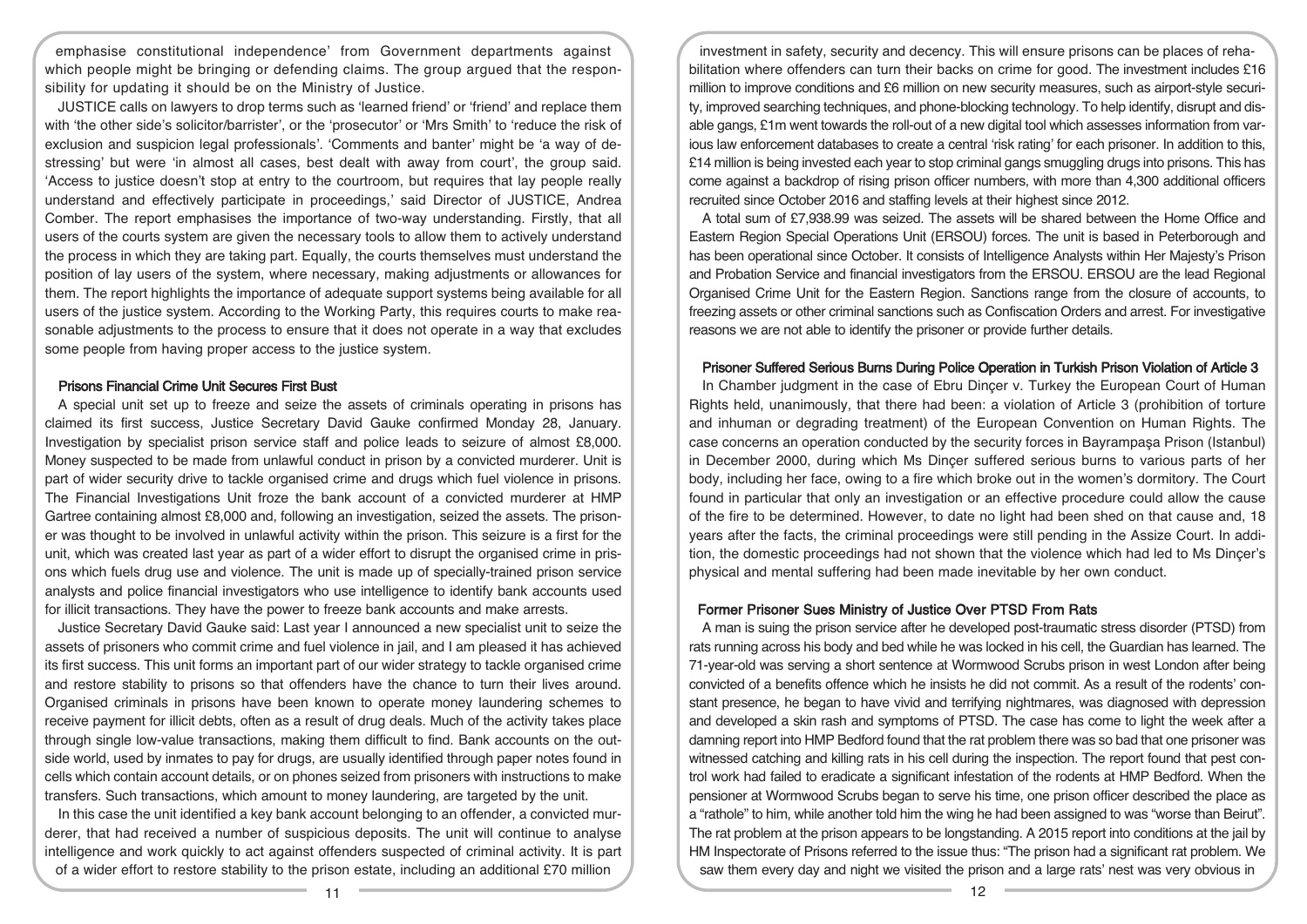the grounds," inspectors stated. The man's first encounter with the rats was the day after he arrived, when one came and sat on his feet while he was reading a newspaper in his cell. After that he saw rats many times: running up and down the walls, running across his bed, and getting in and out through the broken window of his cell. "My cellmate used to eat smoky bacon crisps, and when he dropped a packet on the floor, the rats would get into the packets and finish off the crisps. They were so tame, they weren't scared of humans at all," he told the Guardian. The problem was made worse by the fact that he was usually locked in his cell for 23 hours on weekdays and permanently over the weekends, meaning there was no escape from the rats. He said rodents were also found in the servery area where prisoners got their food. "You should have heard the sound of so many grown men screaming when a rat jumped out of a sack of potatoes," he said. The man's lawyer, Jane Ryan at Bhatt Murphy Solicitors, is bringing a claim against the Ministry of Justice on his behalf for a variety of issues, including a breach of his human rights and of the Equality Act, and for negligence. She said that the appalling living conditions had had a devastating impact on the pensioner. "Living conditions in prisons should be humane for the benefit of staff and prisoners," said Ryan. Although the man has now been released from prison, he says that he is still haunted by fear of rats. "There is not a day that goes by when I'm not looking at the walls to see if I can see rats running up and down them," he said. "I'm getting a lot of anxiety attacks and I can't sleep at night. I make sure I always keep my windows closed. Whenever I complained about the rats while I was in prison, the prison officers said to me: 'This isn't a hotel, you know. You're here to be punished.'" A Prison Service spokesperson said: "It would be inappropriate to comment on ongoing legal proceedings."

### Drug Detection Technology Arrives at 10 Prisons

Scanners which detect drugs on clothes and mail are up and running at 10 of the most challenging jails, Prisons Minister Rory Stewart announced Thursday 31 January 2019. The prisons are: Hull, Humber, Leeds, Lindholme, Moorland, Wealstun, Nottingham, Ranby, Isis and Wormwood Scrubs.

The technology can detect invisible traces of drugs, including psychoactive substances, soaked into clothing and paper – a technique increasingly used by criminals attempting to smuggle drugs into prisons. Staff have undergone training to operate the machines, and will be taught how to handle and preserve evidence. A positive result gives officers grounds to carry out further investigation, which could result in sanctions or criminal prosecution. The Prison Service and Ministry of Justice are now considering whether the technology should be rolled out across the entire closed male prison estate. The introduction of the scanners is the latest development in the '10 Prisons Project', which aims to reduce drugs and violence, while improving standards, in the country's most challenging jails - providing a template for the wider estate. The roll-out of x-ray body scanners at the 10 prisons is also underway. This project is part of a much wider £70 million drive to restore stability to the prison estate.

Prisons Minister Rory Stewart said: Drugs in prison, particularly psychoactive substances, have been a game-changer – they drive self-harm and extreme violence, putting both prisoners and prison officers at risk. My key priority has been to toughen security and searching. We need to make it much more difficult for anyone to get drugs into prisons. So, in the 10 priority prisons, I am emphasising the use of technology to search letters, bags and people - including visitors and prison officers - as well as netting to prevent drones and throw-overs.

This improved physical security combined with good existing work on intelligence and drug treatment is already making a difference in some of our most challenged prisons. And, if this pilot is successful, I would hope to introduce the same measures across all our local pris-

ons. The machines will allow staff to observe emerging drug trends, providing them with intelligence which can be passed on to security colleagues who will investigate and act. They will also help prisons identify where, and by whom, drugs have been stored and handled. This will assist decisions on which prisoners and cells require further investigation.

The 10 Prisons Project was announced in August 2018 and is being funded by an initial £10 million investment. Various measures have already been implemented. Each prison now has extra specialist staff and teams in place, including a drugs strategy manager, additional entry searching staff and more dog handlers. These prisons are also investing in changes to the prison environment to improve decency and provide clean and appropriate sanitation as well as refurbish cells and shared areas.

The wider estate is benefitting from a range of investments, including £16 million to improve conditions for prisoners and staff and  $£7$  million on new security measures, such as security scanners, improved searching techniques, phone-blocking technology and a financial crime unit to target the criminal kingpins operating in prisons. This has come against a backdrop of rising prison officer numbers, with more than 4,300 now recruited since October 2016 and staffing levels at their highest since 2012. We are on course to spend the full £10 million budget by the end of this financial year.

### Attorney General Ignores Plight of Wrongly Imprisoned Over Evidence Failings

Attorney General tfailed to address the plight of people who have been wrongly convicted because of failures by police and prosecutors to disclose crucial evidence. Questioned on the disclosure crisis this morning by the Justice Select Committee, Geoffrey Cox QC MP said he would "crack the whip" to prevent future disclosure failings and called for a change in culture amongst the police and CPS. However, the Attorney General did not mention any steps he was taking to address wrongful convictions that have already resulted because of evidence not being disclosed. According to former DPP Lord Ken Macdonald QC, there are potentially "thousands of people" languishing in our prisons who are innocent and have been wrongly convicted due to disclosure failures. Under the Attorney General's own guidelines on disclosure, lawyers investigating miscarriages of justice are not entitled to access police files to check for any exculpatory evidence that was wrongly withheld from the defence at trial. Emily Bolton, Legal Director of law charity the Centre for Criminal Appeals, said: "Innocent people are languishing in our prisons because of failures to disclose evidence. Yet under the Attorney General's own guidelines it is almost impossible for lawyers investigating miscarriage of justice to access police material. The Attorney General must act to enable wrongful convictions to be exposed and corrected."

### Minor Offences May Stay Secret After Legal Challenge Fails

Owen Bowcott, Guardian: People given police cautions or reprimands as children or those convicted of multiple minor offences may not have to disclose them in future after the government lost a legal challenge to the criminal record checks system. In a complex ruling on four separate cases, the supreme court rejected three of the appeals by the Home Office over the issue of whether those who were found guilty of lesser offences or cautions need to disclose them when seeking employment involving contact with children and vulnerable adults. The criminal record checks system, known as the Disclosure and Barring Service (DBS), requires past offences to be revealed in a number of circumstances. These include where the conviction or caution is serious, where it is current and not deemed to have been spent under the 1974 Rehabilitation of Offenders Act, where it resulted in a custodial sentence, and where someone has more than one conviction.